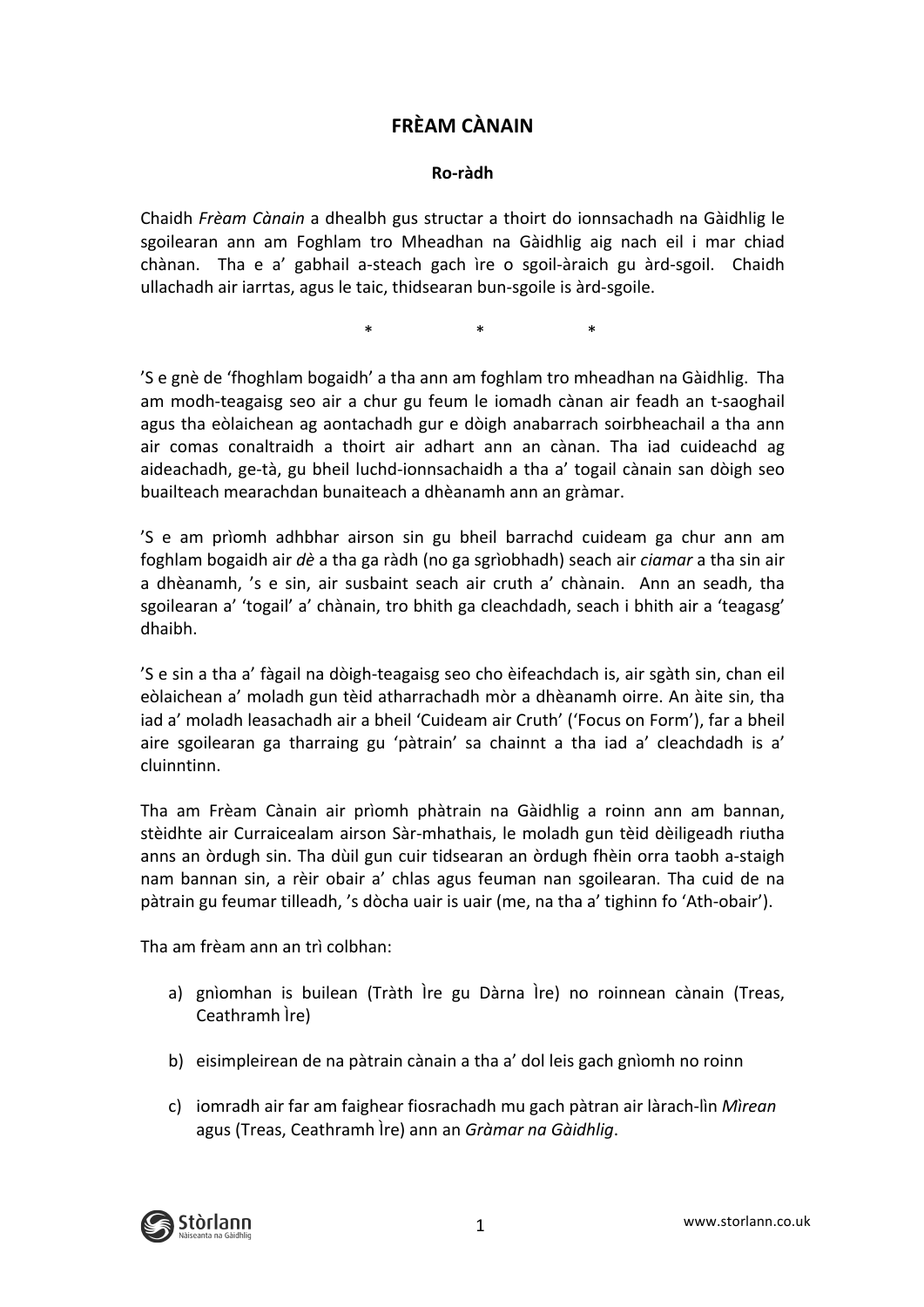| FRÈAM CÀNAIN - AN TRÀTH ÌRE                      |                                                                                                                                                                                                                       |                                           |
|--------------------------------------------------|-----------------------------------------------------------------------------------------------------------------------------------------------------------------------------------------------------------------------|-------------------------------------------|
| Gnìomh: Ag innse<br>Buil: 'S urrainn dhomh innse | <b>Eisimpleir</b>                                                                                                                                                                                                     | Mìrean                                    |
| cò ris a tha rud coltach                         | Tha/a bheil/chan eil/nach eil.<br>Tha iad mòr/beag.                                                                                                                                                                   | Rudan a tha a' tachairt aig an<br>àm seo  |
| dè tha a' tachairt                               | Tha mi a' dèanamh dealbh.<br>Tha e a' lìonadh a' bhogsa.<br>Tha mi gad fhaicinn.                                                                                                                                      | Rudan a tha a' tachairt aig an<br>àm seo  |
| dè tha ann an rud no neach                       | 'S e, an e, chan e, nach e. 'S e cupa<br>a tha ann. 'S e Iain an caiptean.<br>'S e tidsear a tha ann an Anna.                                                                                                         | Ag innse dè tha ann an rud no<br>neach    |
| dè thachair                                      | Chuir, an do chuir, cha do chuir.<br>An do dh'ith thu do bhiadh?<br>Fhuair, rinn, thuirt, chaidh, thug                                                                                                                | Ag innse mu rudan a thachair<br>ron a seo |
| mar a bha rudan ron a seo                        | Bha, an robh, cha robh, nach robh.<br>Bha mi sgìth. Bha iad a' seinn.                                                                                                                                                 | Ag innse mu rudan a thachair<br>ron a seo |
| càit a bheil rudan no daoine                     | Air bòrd, fo bhòrd.<br>Air a' bhòrd, fon deasg, air an t-sòfa,<br>aig an fhèis, ris a' bhalach, dhan chù.<br>Air cùl, am meadhan, airson.<br>Ri taobh an dorais, air cùl a' bhalla.<br>Ri do thaobh, air mo chùlaibh. | Far a bheil rudan                         |
| cò leis rud                                      | Tha dà phiuthar agam.<br>An leabhar agam.<br>Mo dhadaidh, do làmh.<br>'S ann leamsa a tha sin.                                                                                                                        | A' bruidhinn gu pearsanta                 |
| dè tha mi a' faireachdainn                       | Tha an t-eagal orm. Is beag orm.<br>Tha cuimhne agam air<br>Is aithne dhomh. Is toigh leam.                                                                                                                           | Far a bheil rudan<br>Gnàthasan-cainnte    |

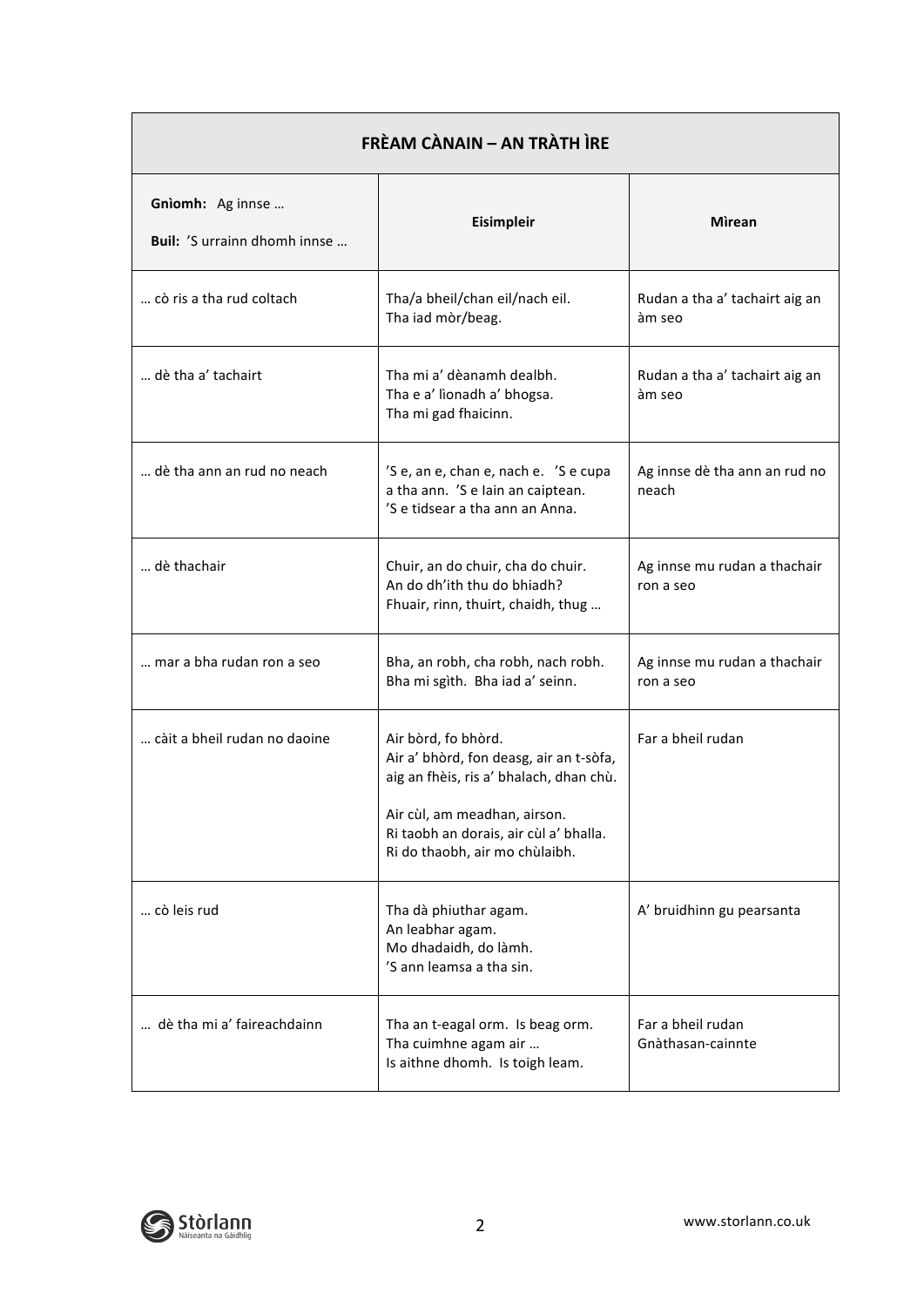| FRÈAM CÀNAIN – A' CHIAD ÌRE                             |                                                                                                                                                      |                                               |
|---------------------------------------------------------|------------------------------------------------------------------------------------------------------------------------------------------------------|-----------------------------------------------|
| Gnìomh: Ag innse<br><b>Buil:</b> 'S urrainn dhomh innse | <b>Eisimpleir</b>                                                                                                                                    | Mìrean                                        |
| mu dheidhinn rudan                                      | Am bòrd, a' bhùth, an t-òrd, na cait.<br>A' slìobadh a' chait, putan na<br>seacaid, bhan nan leabhraichean.                                          | Rudan                                         |
| cò ris tha rudan no daoine coltach                      | Cat dubh, piseag gheal.<br>Droch dhuine, a h-uile latha.<br>Tha sin nas fheàrr na seo.<br>'S e am bòrd beag as fheàrr.<br>Cho luath ri cù. Ro theth. | Ag innse cò ris a tha neach no<br>rud coltach |
| mu rudan a tha a' tachairt tric                         | Bidh mi a' cluich ball-coise tric.                                                                                                                   | Rud a' tachairt aig an àm seo                 |
| càit a bheil rudan no daoine                            | Ri do thaobh, air mo chùlaibh.                                                                                                                       | Far a bheil rudan                             |
| mu rudan no daoine                                      | Dhomh, riut, leat, thugam, agam<br>Faisg orm, còmhla rithe.                                                                                          | Far a bheil rudan                             |
| dè tha ann an rud no neach                              | 'S e tidsear a tha annam/annad                                                                                                                       | Ag innse dè tha ann an rud no<br>neach        |
| dè dh'fhaodas no dh'fheumas<br>cuideigin a dhèanamh     | Faodaidh tu falbh.<br>An urrainn dhut sin a dhèanamh?                                                                                                | Rudan as urrainn dhut a<br>dhèanamh           |
| dè tha mi an dùil a dhèanamh                            | Tha mi a' dol a dh'fhalbh.<br>Tha mi a' dol a dhèanamh dealbh.                                                                                       | Rud a thachras às dèidh seo                   |
| mun cheangal eadar rudan                                | An e sin am peansail a chaill thu?<br>Ma tha thu deiseil, faodaidh tu falbh.                                                                         | Cùisean a tha aon cheum<br>a-mach             |
| mu rudan ann an dòigh<br>chinnteach                     | 'S e Iain a rinn e.<br>An ann an seo a thachair e?                                                                                                   | A' cur cuideam air rud                        |
|                                                         |                                                                                                                                                      |                                               |

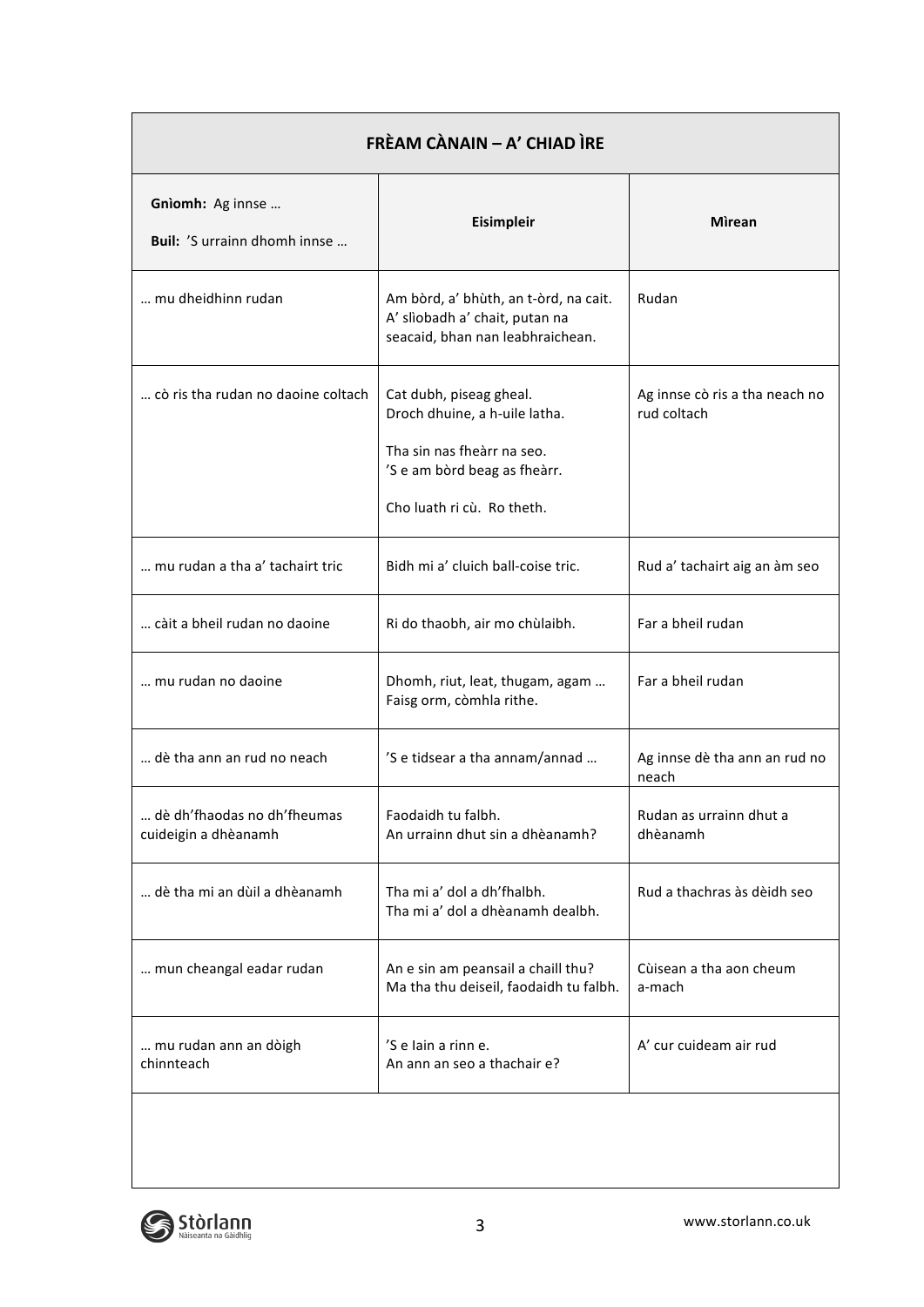| Ath-obair                                              |                                                                                                                                                                                                                                         |                                        |
|--------------------------------------------------------|-----------------------------------------------------------------------------------------------------------------------------------------------------------------------------------------------------------------------------------------|----------------------------------------|
| dè tha a' tachairt                                     | Tha mi gad fhaicinn.                                                                                                                                                                                                                    | Rudan a' tachairt aig an àm<br>seo     |
| dè tha ann an rud no neach                             | 'S e tidsear a tha ann an Anna.                                                                                                                                                                                                         | Ag innse dè tha ann an rud no<br>neach |
| dè thachair                                            | Chuir, fhuair, rinn, chaidh, thug                                                                                                                                                                                                       | Rudan a thachair ron a seo             |
| càit a bheil rudan no daoine                           | Air a' bhòrd, às an t-sreath.<br>Ri do thaobh, air mo chùlaibh.                                                                                                                                                                         | Far a bheil rudan                      |
| cò leis rud                                            | An leabhar agam. Mo dhadaidh.                                                                                                                                                                                                           | A' bruidhinn gu pearsanta              |
| Leudachadh                                             |                                                                                                                                                                                                                                         |                                        |
| mar tha rud air a dhèanamh                             | Tric, an seo, a-muigh, gu mall,<br>an-diugh                                                                                                                                                                                             |                                        |
| Is urrainn dhomh ceistean<br>fhaighneachd              | Cò, dè, cuin, carson, ciamar; càit.<br>Cò ris a tha thu a' bruidhinn?<br>Dè cho luath 's a ruitheas tu?<br>Dè an cuideam a tha annad?<br>Inns dhomh cò rinn sin.<br>Inns cò ris a bha thu a' bruidhinn.<br>Inns dhomh càit an robh thu. |                                        |
| Is urrainn dhomh iarraidh air daoine<br>rud a dhèanamh | Bi, bithibh.<br>Sguir, sguiribh.<br>Na can guth.                                                                                                                                                                                        |                                        |
| Is urrainn dhomh gairm air neach.                      | A Dhòmhnaill, a Mhàiri.                                                                                                                                                                                                                 |                                        |

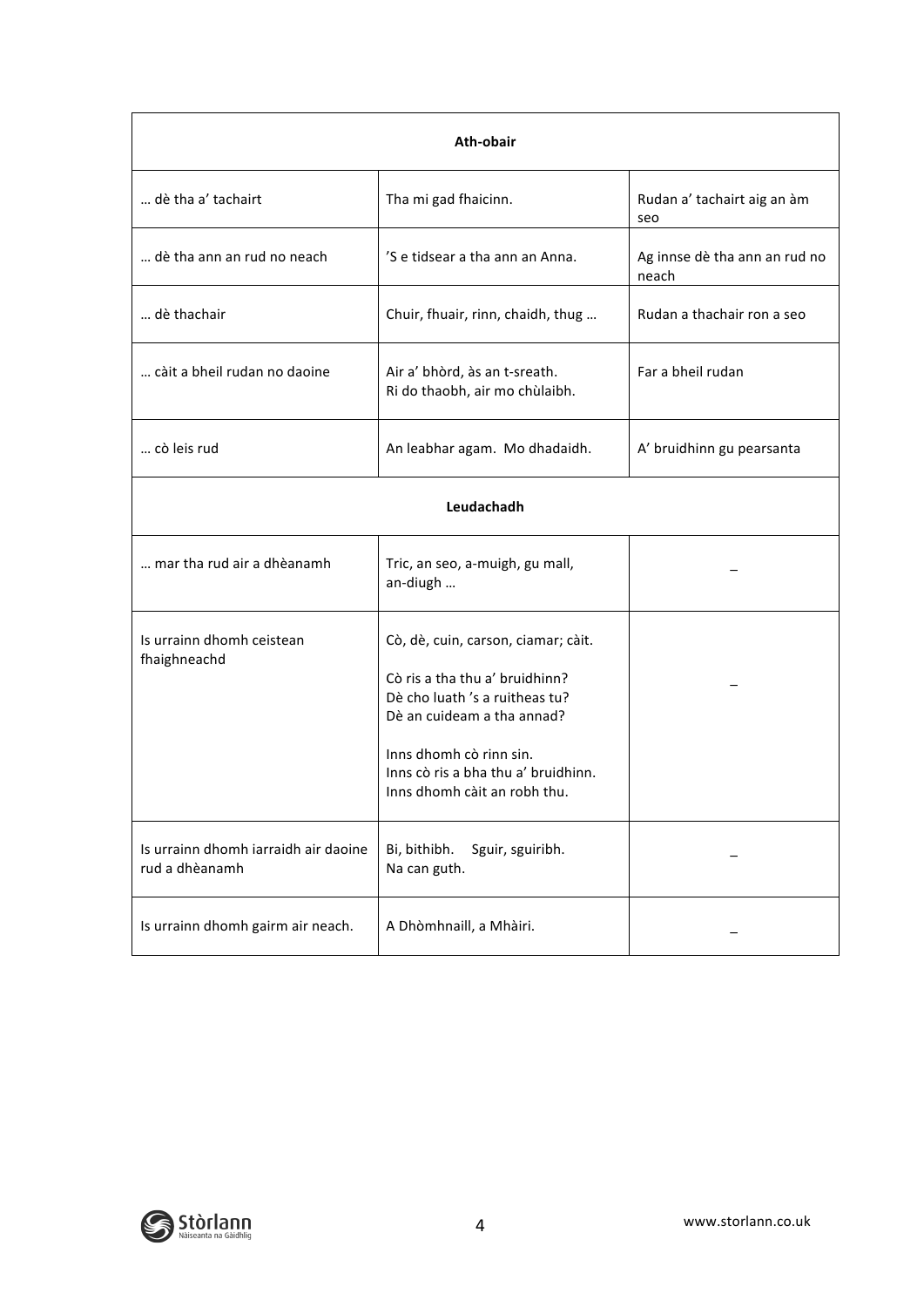| FRÈAM CÀNAIN - AN DÀRNA ÌRE                             |                                                                                                                  |                                                |
|---------------------------------------------------------|------------------------------------------------------------------------------------------------------------------|------------------------------------------------|
| Gnìomh: Ag innse<br><b>Buil:</b> 'S urrainn dhomh innse | Eisimpleir                                                                                                       | <b>Mirean</b>                                  |
| dè tha a' dol a thachairt                               | Bidh, am bi, cha bhi, nach bi, a bhios.<br>Cuiridh, an cuir, cha chuir, a chuireas<br>Gheibh, canaidh, nì, thèid | Rudan a thachras às dèidh seo                  |
| dè dh'fhaodas no dh'fheumas<br>cuideigin a dhèanamh     | Feumaidh tu a dhèanamh a-rithist.<br>Bu chòir dhut an cuideachadh.                                               | Rudan as urrainn dhut a<br>dhèanamh            |
| dè tha thu an dùil a dhèanamh                           | Tha mi a' dol gan cuideachadh.<br>Tha mi a' tighinn gad fhaicinn.                                                | Rudan a thachras às dèidh seo                  |
| mun cheangal eadar rudan a tha<br>a' tachairt           | Ma bhios, nuair a, on a, fhad 's a<br>Thig nuair a bhios tu deiseil.<br>Mas e sin a tha thu ag iarraidh          | Cùisean a tha aon cheum<br>a-mach              |
| mun cheangal eadar rudan                                | Am fear leis a bheil an leabhar.<br>Sin am fear nach do rinn mi.                                                 | Cùisean a tha aon cheum<br>a-mach              |
| dè tha neach a' smaoineachadh<br>no a' ràdh             | A' ràdh gu bheil/gun robh/gum bi.<br>Thuirt e gun do rinn e e/gun deach.<br>A' smaoineachadh gur e/ gur ann.     | Cùisean a tha aon cheum<br>a-mach              |
| dè thachair do neach/rud                                | Chaidh am balach a leòn.<br>Chaidh mo leòn.                                                                      | Rud a bhith air a dhèanamh<br>air rud no neach |
| mu rudan a bha a' tachairt<br>uaireigin                 | Bhiodh sinn a' dol an sin tric.<br>Bhithinn a' dol ann tric.                                                     | Rudan a thachair ron a seo                     |
| mu rudan a bhios no a bha<br>a' tachairt tric           | 'S toigh leam a bhith a' peantadh.<br>Chleachd mi a bhith a' dol gu snàmh.                                       | Rudan a tha a' tachairt aig an<br>àm seo       |
| 'S urrainn dhomh gnàthasan-<br>cainnte a chleachdadh    | air: thug iad orm<br>gu: gam chur thuige<br>chuir mi romham<br>ro:                                               | Gnàthasan-cainnte                              |
|                                                         |                                                                                                                  |                                                |

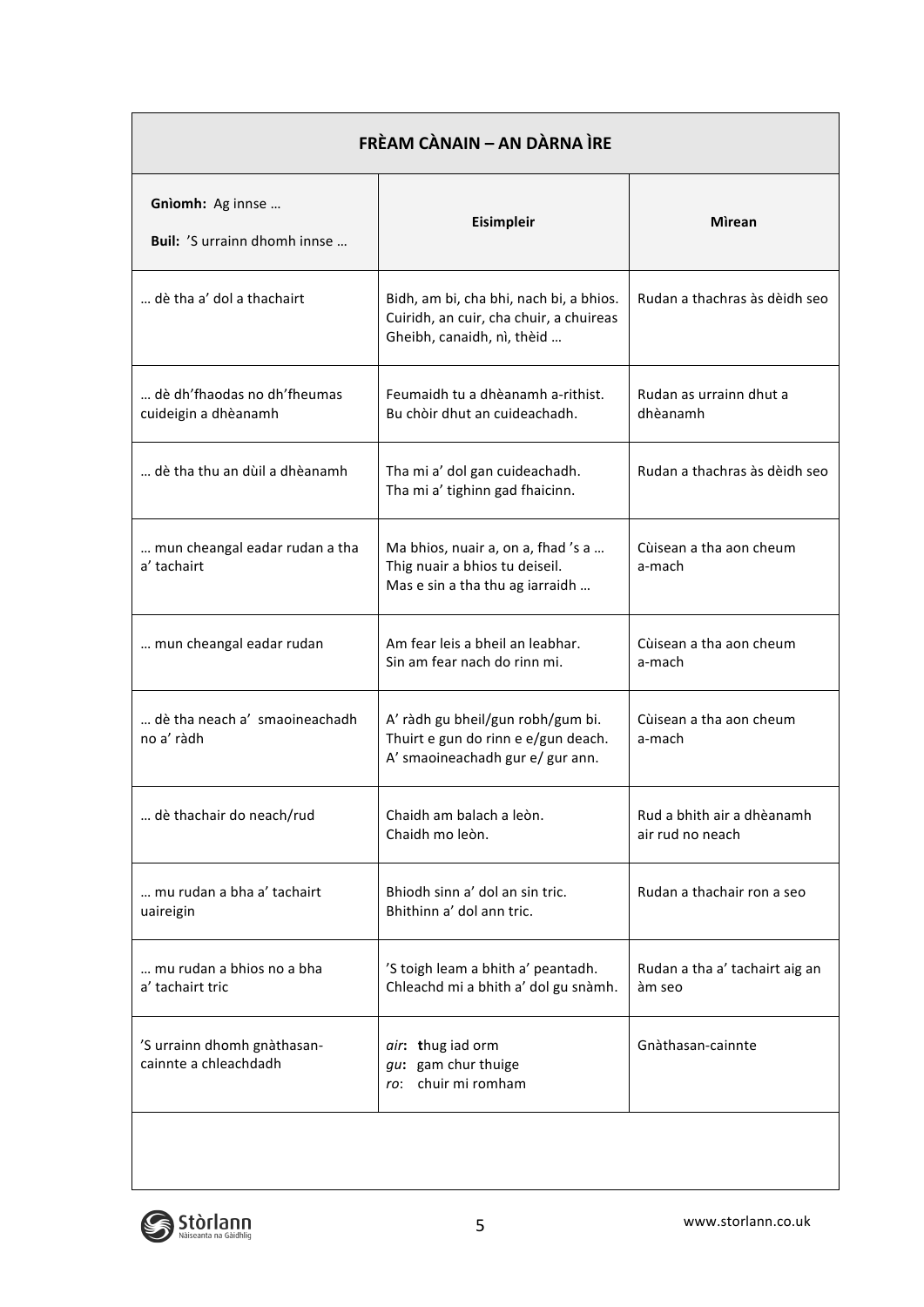| Ath-obair                                           |                                                                            |                                           |
|-----------------------------------------------------|----------------------------------------------------------------------------|-------------------------------------------|
| dè tha a' tachairt                                  | Tha mi gad fhaicinn.                                                       | Rudan a' tachairt aig an àm<br>seo        |
| dè tha ann an rud no neach                          | 'S e tidsear a tha ann an Anna.<br>'S e tidsear a tha annam/annad          | Ag innse dè tha ann an rud no<br>neach    |
| dè thachair                                         | Chuir, an do chuir, cha do chuir.<br>Fhuair, rinn, thuirt, chaidh, thug    | Ag innse mu rudan a thachair<br>ron a seo |
| càit a bheil rudan no daoine                        | Air a' bhòrd, air an t-sèithear.<br>Ri do thaobh, air mo chùlaibh.         | Far a bheil rudan                         |
| mu dheidhinn rudan                                  | A' slìobadh a' chait, nead na feòraig.                                     | Rudan                                     |
| mu rudan no daoine                                  | Dhomh, riut, leat, thugam, agam                                            | Far a bheil rudan                         |
| dè dh'fhaodas no dh'fheumas<br>cuideigin a dhèanamh | Chan urrainn dhomh sin a<br>dhèanamh. Feumaidh tu a<br>dhèanamh a-rithist. | Rudan as urrainn dhut a<br>dhèanamh       |
| dè tha thu an dùil a dhèanamh                       | Tha mi a' dol a dhèanamh dealbh.                                           | Rudan a thachras às dèidh seo             |

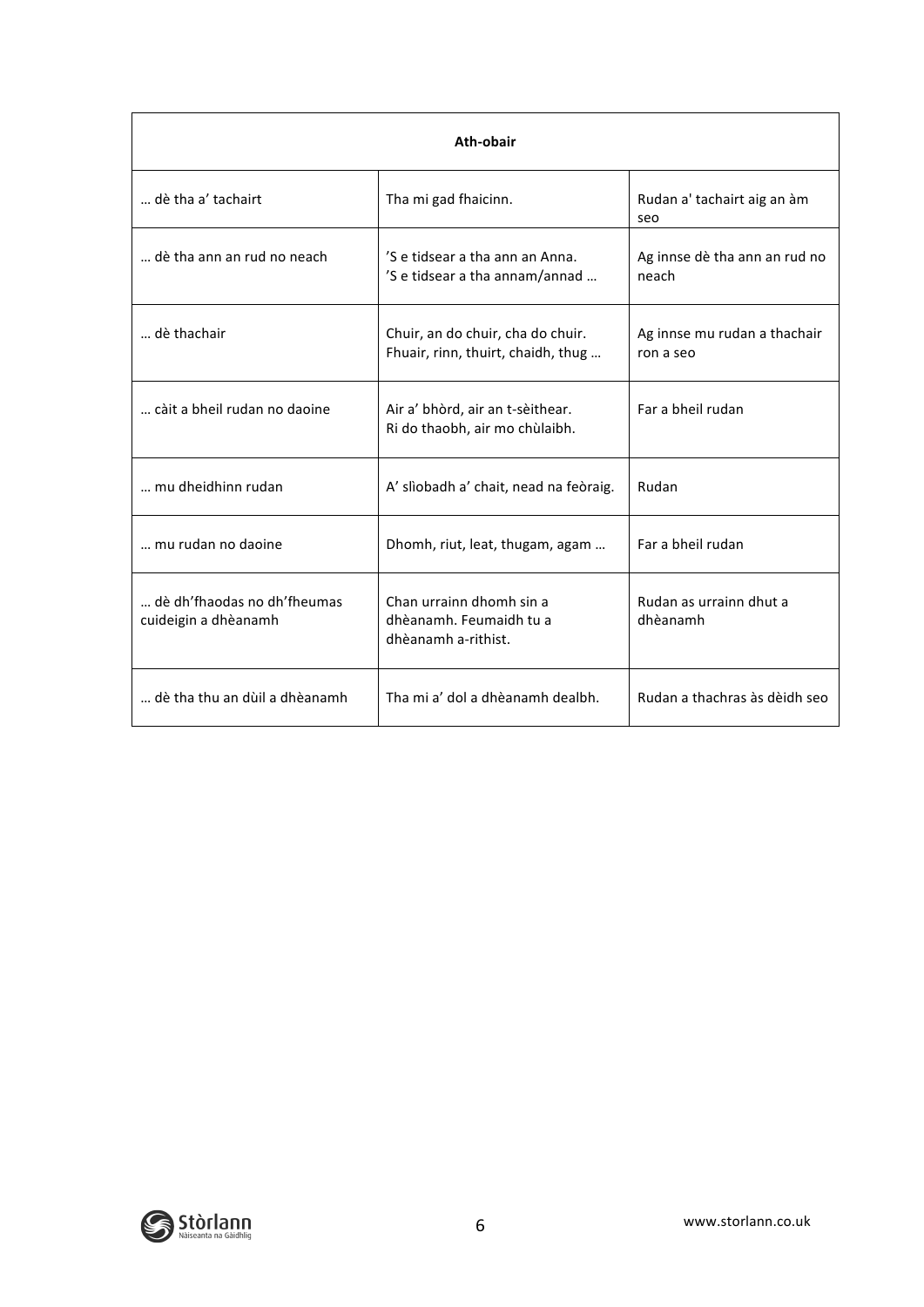| FRÈAM CÀNAIN - AN TREAS ÌRE                 |                                                                                                               |                                                                                                          |
|---------------------------------------------|---------------------------------------------------------------------------------------------------------------|----------------------------------------------------------------------------------------------------------|
| Cànan                                       | Eisimpleir                                                                                                    | Mìrean (M) /<br>Gràmar na Gàidhlig (G)                                                                   |
| Gnìomhairean (a)<br>ls                      | 'S e tidsear a tha innte.<br>'S e Frangaich a tha annta.                                                      | M: Ag innse dè tha ann an rud<br>G:td94<br>no neach                                                      |
|                                             | 'S e Iain a sgrìobh sin.<br>'S ann an sin a thachair e.                                                       | M: A' cur cuideam air rud<br>G:td92                                                                      |
|                                             | Tha e ràdh gur e/nach e.<br>Tha e ràdh gur ann/ nach ann.                                                     | M: Rudan a tha aon cheum a-<br>mach G: td 91                                                             |
|                                             | Bu: Bha i na b' fheàrr an-dè.<br>Bu: 'S dòcha gum b' ann.                                                     | M: Rudan a thachair ron a seo<br>G:td91                                                                  |
| Gnìomhairean (b)<br>Tràth seachad           | Dh'òl, dh'fhalaich, an do dh'òl<br>Rinn, thuirt, an deach, an tug                                             | M: Rudan a thachair ron a seo<br>G: td 104, 110                                                          |
|                                             | Thuirt e gun do dhràibh/gun<br>deach                                                                          | M: Rudan a tha aon cheum<br>a-mach. G: td 100                                                            |
| Gnìomhairean (c)<br>Tràth teachdail         | Cuiridh, an cuir, ma chuireas.<br>Nì, canaidh, thèid, bheir, an tig<br>$\cdots$<br>Thuirt e gun cuir/gun dèan | M: Rudan a thachras às dèidh<br>seo<br>G: td 104, 110<br>M: Rudan a tha aon cheum<br>$a$ -mach G: td 100 |
| Gnìomhairean (d)<br>Tràth seachad-ghnàthach | Bhiodh sinn a' dol an sin a h-uile<br>samhradh.                                                               | M: Rudan a thachair ron a seo<br>G: td 109                                                               |
| Gnìomhairean (e)<br>Tha $+$ na              | Tha e na thidsear ann an Ìle.<br>Tha mi nam ruith / na mo<br>dhùisg.                                          | M: Ag innse dè tha ann an rud<br>no neach<br>G: 96<br>M: Rudan a tha a' tachairt G:<br>120               |

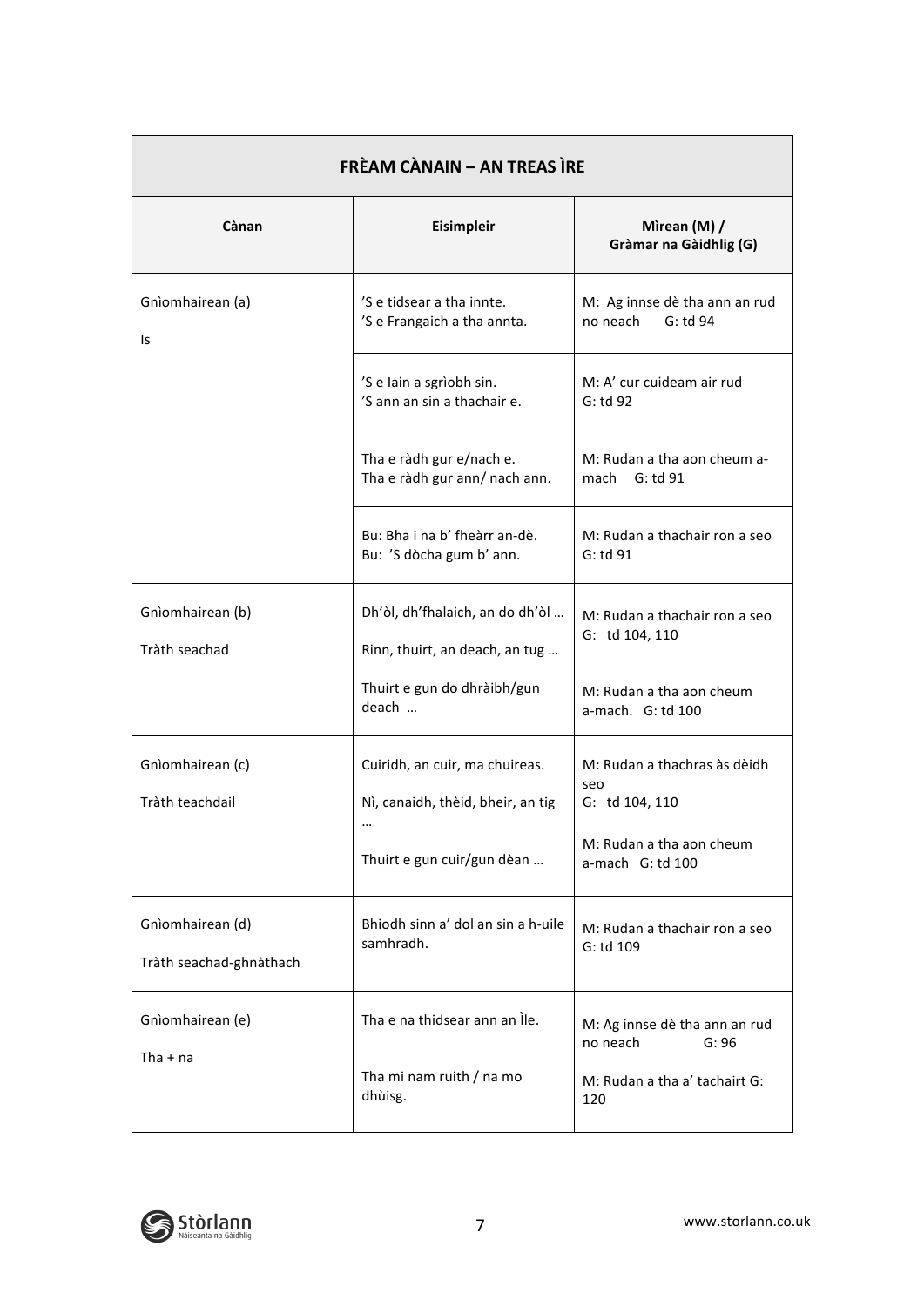| FRÈAM CÀNAIN - AN TREAS ÌRE                 |                                                                                             |                                               |
|---------------------------------------------|---------------------------------------------------------------------------------------------|-----------------------------------------------|
| Cànan                                       | Eisimpleir                                                                                  | Mìrean (M) /<br>Gràmar na Gàidhlig (G)        |
| Roimhearan sìmplidh                         | Air an t-sòfa, às a' bhùth, dhan<br>bhus.<br>Rid athair, len leabhraichean.                 | M: Ag innse far a bheil rudan<br>G: td 28, 70 |
| Riochdairean roimhearach                    | Dhomh, riut, leat, thugam,<br>agam<br>Agamsa, leis-san, riuthasan.                          | M: Ag innse far a bheil rudan<br>G: td 28, 70 |
| Roimhearan fillte                           | Air cùl an dorais, ri taobh<br>na h-uinneig(e)<br>Ri do thaobh, air mo chùlaibh.            | M: Ag innse far a bheil rudan<br>G: td 28, 82 |
| Ainmearan is buadhairean (a)<br>Roimhearach | Air a' bhòrd, aig an uinneig.<br>Air a' bhòrd gheal, aig an<br>uinneig bhig.                | M: Rudan<br>G:td28                            |
| Ainmearan is buadhairean (b)<br>Ceangailte  | Earball a' chait, sgiath na<br>cuileig(e).<br>Putan a' chòta ghil, putan na<br>seacaid ghil | M: Rudan<br>G:td28                            |

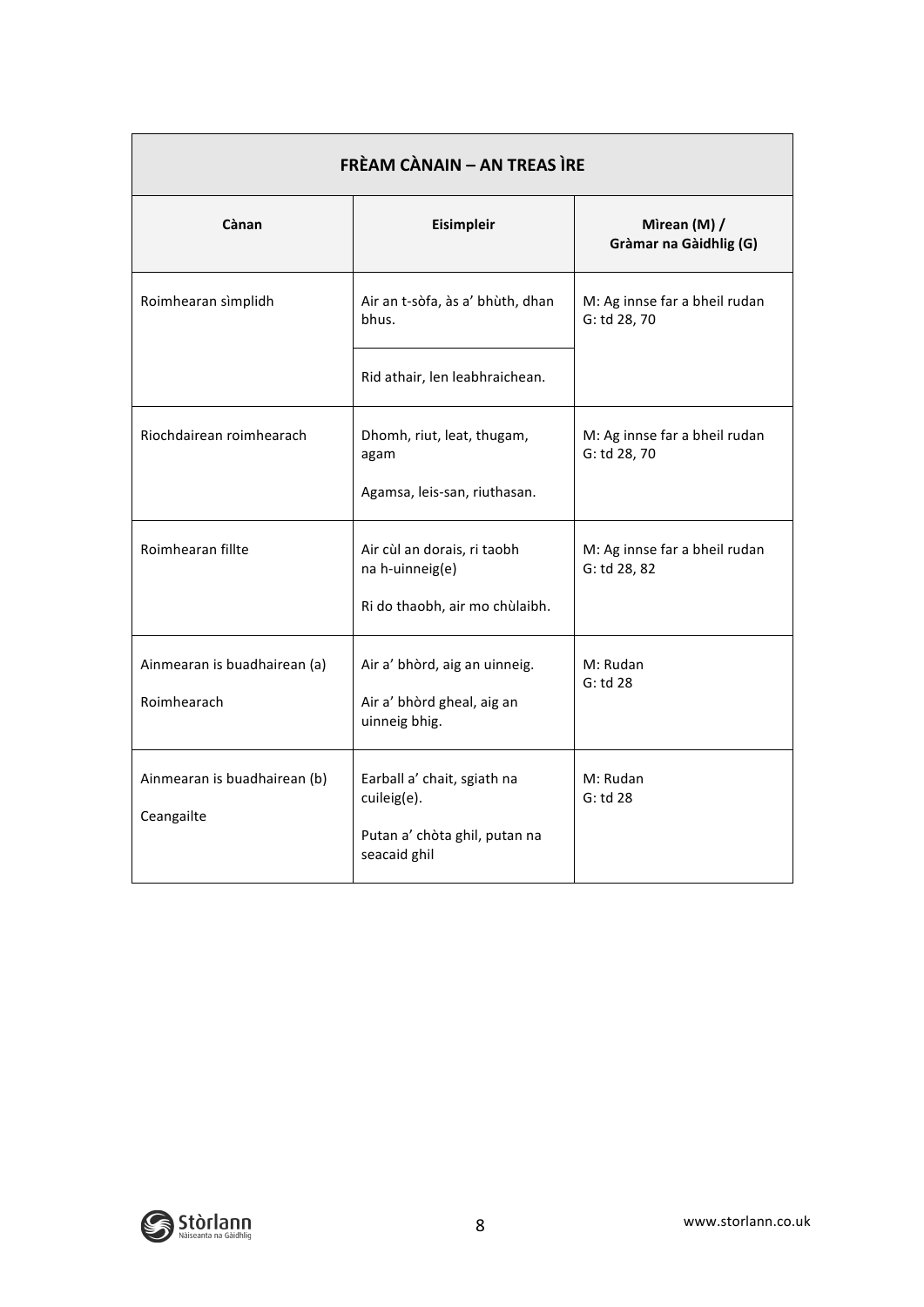| FRÈAM CÀNAIN - AN CEATHRAMH ÌRE    |                                                                                                                                      |                                                                  |
|------------------------------------|--------------------------------------------------------------------------------------------------------------------------------------|------------------------------------------------------------------|
| Cànan                              | Eisimpleir                                                                                                                           | Mìrean (M) /<br>Gràmar na Gàidhlig (G)                           |
| Gnìomh-ainmearan (a)<br>Coileanach | An urrainn dhut sin a<br>dhèanamh?<br>Feumaidh tu a dhèanamh<br>a-rithist.<br>Tha mi air an obair a dhèanamh.<br>Tha mi air an call. | M: Rudan as urrainn dhut a<br>dhèanamh<br>$G:$ td 126            |
| Gnìomh-ainmearan (b)<br>Rùnach     | Tha mi a' dol a dhèanamh<br>teatha.<br>An tig mi gur cuideachadh?                                                                    | M: Rudan a thachras às dèidh<br>seo<br>$G:$ td 124               |
| Gnìomh-ainmearan (c)<br>Fulangach  | Chaidh am balach a leòn.<br>Chaidh mo leòn.                                                                                          | M: Rud a bhith air a dhèanamh<br>air rud no neach<br>$G:$ td 132 |
| Gnìomh-ainmearan (d)<br>Fulangach  | Tha mi air mo nàrachadh.                                                                                                             | M: Rud a bhith air a dhèanamh<br>air rud no neach G: td 133      |
| Gnìomh-ainmearan (e)<br>Coileanach | Bha an t-uisge air sgur mus<br>tàinig mi.                                                                                            | M: Rudan a thachair ron a seo.<br>G: td 129                      |